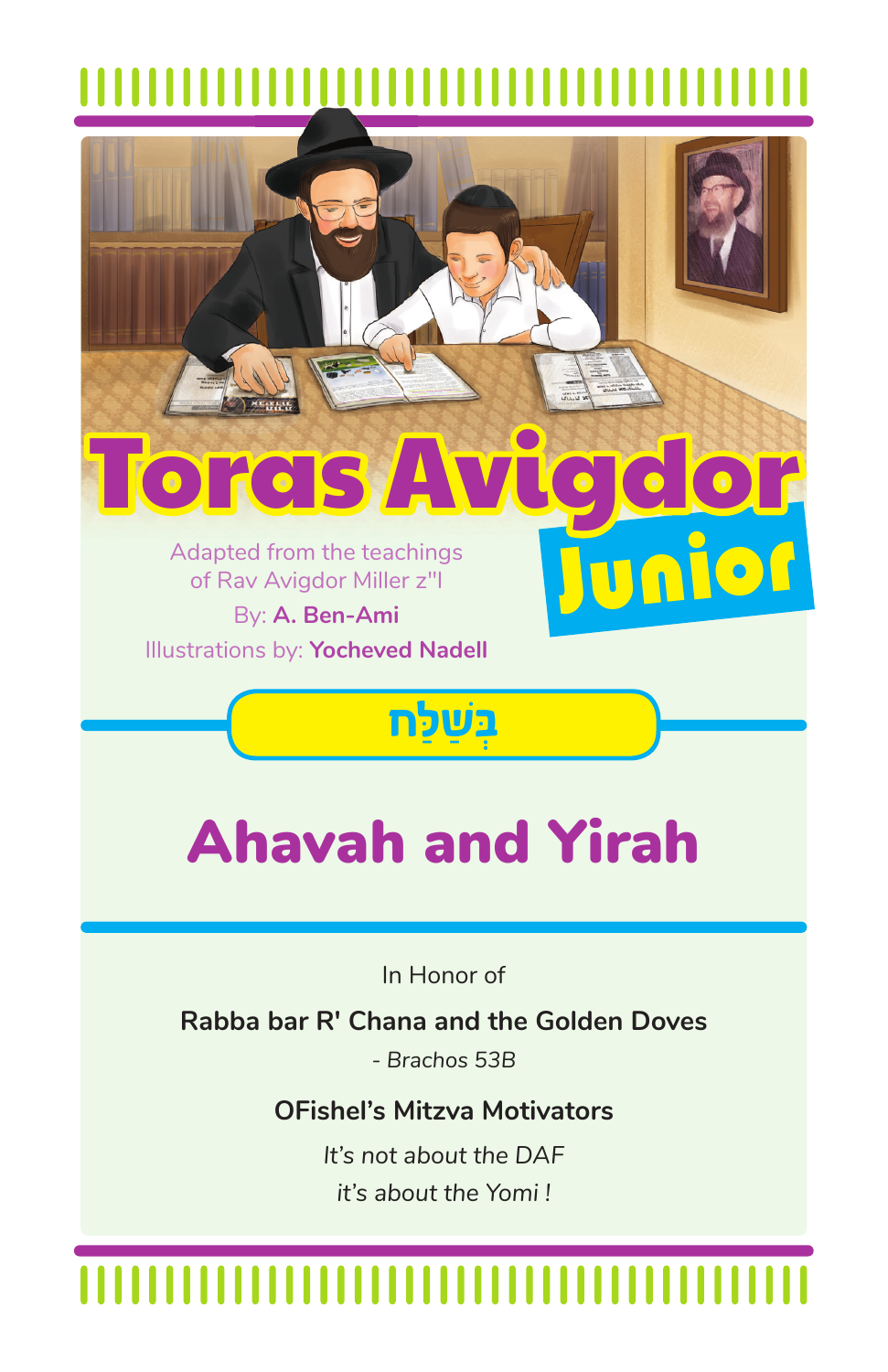## Parshas Beshalach **Ahavah and Yirah**

It was a typical day in the frum city of Beitar Illit in Eretz Yisroel. The yeshivos and kollelim were filled with the sounds of Torah learning. The supermarkets were packed with people shopping for Shabbos. And thousands of boys and girls packed the classrooms in the many chadorim and Beis Yaakov schools.

Suddenly a massive explosion shook the entire town. Windows rattled, birds took flight from the trees, and the air itself seemed to shake. Everyone was nervous-what had happened? Had a missile been shot from Gaza? Nobody heard the sirens go off. Should they run to the bomb shelters?

In Talmud Torah Nitei Chaim, Rebbe Meltzer immediately started saying Tehillim with the boys in his fourth grade class. After a few terrifying minutes, the Menahel, Rav Bloch, came into the classroom.

"I just got off the phone with the head of the local security office," he said. "Boruch Hashem, there is nothing to worry about. There was a secret Hamas weapons facility in Hussan, the Arab village just outside of Beitar, and they were planning to launch a major attack on Yidden. But a fire started in the building and the whole place blew up, killing the hundreds of terrorist who were training there!"

The boys all stared at each other in shock. They were relieved that the explosion had not been in Beitar, they were excited that something so wild had just happened so close to them, and most of all they were thankful to Hashem for destroying the terrorist *reshaim* before they had a chance to hurt any Yidden.

Suddenly Eli jumped out of his seat and started singing. "**Hodu laHashem ki tov…**" Quickly, the whole class joined in and started dancing and singing their thanks to Hashem. As the Menahel continued telling the rebbeim and boys in the other classrooms what had happened, the singing began to spread across the cheider. Within minutes, the boys and their rebbeim were all dancing together in the hallways. Such simcha! Such joy! It felt like Simchas Torah!

## 2 | Toras Avigdor Junior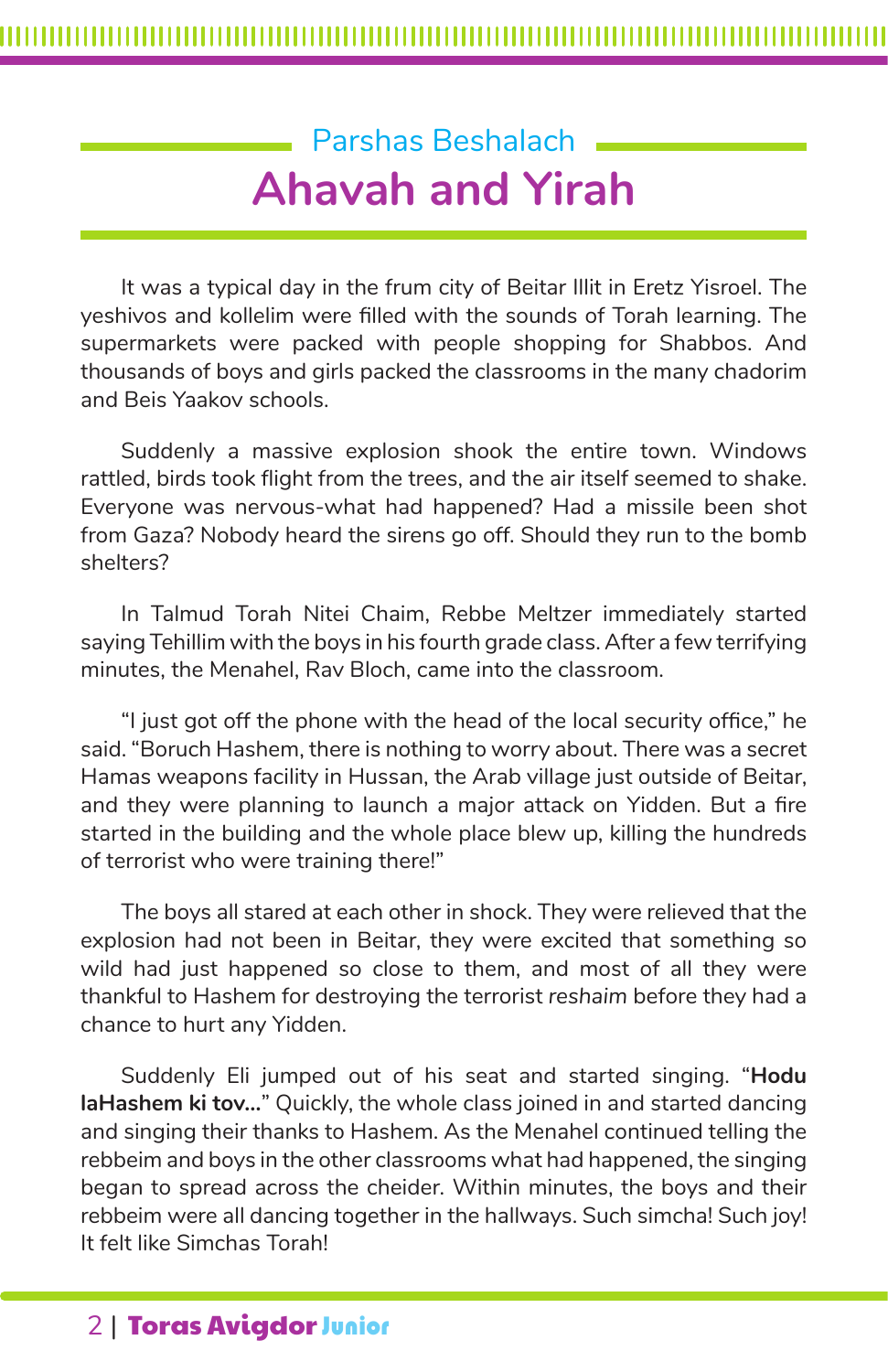After fifteen minutes, Rav Bloch held up his hands in the middle of the crowd and asked for quiet. "I would like to talk about something very important," he said.

"While what just happened is exciting, it is also a very serious time. Can anyone tell me why?"

A seventh grader raised his hand. "Because maybe some Yidden were accidentally in the terrorist hideout and they also died?" he asked. Some boys looked fearful as this idea was mentioned.

"No, Chaim'l," the Menahel said. "I think we can be quite sure that there were no Yidden there. But we need to think about the lesson that Hakadosh Boruch Hu wanted us to learn from that explosion."

"I don't understand." said another boy. "What does it have to do with us? It's a Makkah on the terrorists just like the Makos in Mitzrayim or Krias Yam Suf which was to punish the Mitzrim!

"Ah," said Rav Bloch. "But you know, even after Krias Yam Suf, after the Mitzrim were destroyed, the Torah is always mentioning the punishments of the Mitzrim. Hashem says that if we listen to the Torah, we won't get the punishments of the Mitzrim.